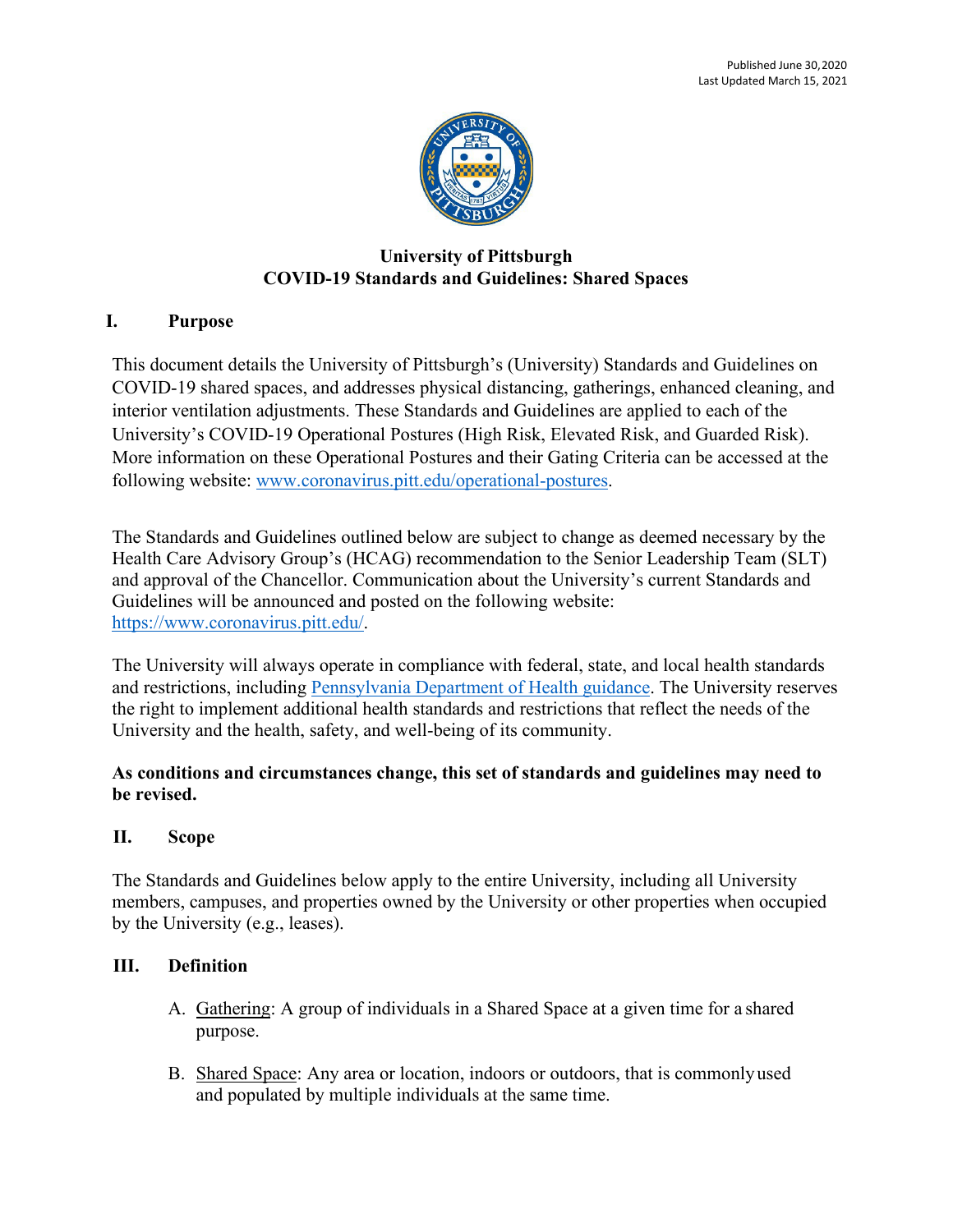C. University member: Refers to all full- and part-time faculty, staff, students, visitors, volunteers, fellows, trainees, and interns on all campuses.

## **IV. Physical Distancing**

Physical distancing, also commonly referred to as "social distancing," is the amount of physical space between two or more individuals. Physical distancing is a pertinent measure to prevent asymptomatic and symptomatic individuals from spreading viruses, such as COVID-19. Physical distancing, coupled with appropriate face coverings (see Standards and Guidelines on Face Coverings), reduces the potential transmission of COVID-19 during common social interactions and human functions such as talking, breathing, coughing, sneezing, and laughing.

The conditions outlined below are the University's requirements regarding physical distancing for all of the University's Operational Postures. These Standards and Guidelines presume continued adherence to all Standards and Guidelines on face coverings, personal protective equipment (PPE), and personal hygiene.

- As respiratory droplets typically do not travel more than six (6) feet, University members must maintain a physical distance of at least six (6) feet from other individuals whether or not they are exhibiting [symptoms of COVID-19,](https://www.cdc.gov/coronavirus/2019-ncov/symptoms-testing/symptoms.html) where practicable. This physical distance should be maintained regardless of being indoors or outdoors. An individual can be infected with COVID-19 without apparent symptoms. The only exemption to this requirement applies to physical distancing between individuals within a residential cohort (e.g., "pod", roommates in a residence hall or apartment) or within a research lab, where such physical distancing may not be possible and additional PPE may be required. Wearing a face covering or other protective equipment does not exempt individuals from this physical distancing requirement.
- Whenever possible, and even when six (6) feet of physical distance is observed, University members must make all efforts to limit the amount of time spent in a space with other individuals, especially in smaller spaces (e.g., elevators or bathrooms). If it is not possible to maintain a physical distance of at least six (6) feet during certain activities, limit the time spent closer than six (6) feet to another individual to 15minutes or less.
- The work environment for University members on campus must be consistent with the need to maintain at least six (6) feet of physical distance, including between workstations (e.g., desks) in classrooms and office space, where practicable. Plexiglass or other barriers in workspaces where people must face each other or are unable to be six (6) feet apart (e.g., student service counters and cash registers) must be installed, where practicable.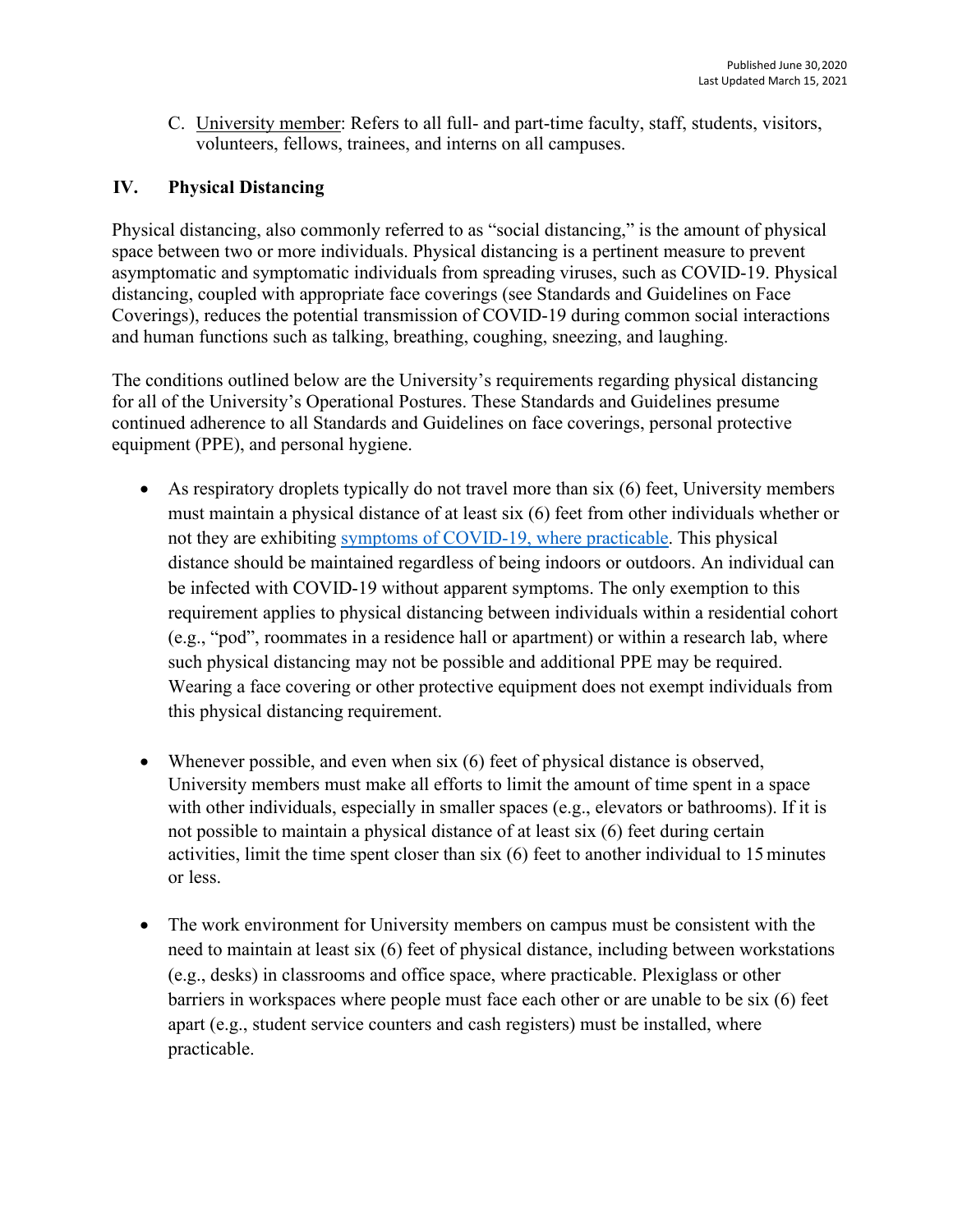- For physical distancing in residence halls and research facilities, please refer to specific, detailed supplemental guidance provided by the administrative units who oversee those settings.
- Participation in athletics may require exceptions to these physical distancing guidelines. Please refer to supplemental guidance from the Athletics Department, developed in concert with NCAA standards and guidelines, for specific protocols to safely manage those exceptions.

## **V. Shared Spaces and Gatherings**

The maximum number of individuals in a Shared Space must be limited to the extent necessary to maintain the minimum physical distance of six (6) feet between individuals (see Section IV), where practicable. The maximum size of a specific Gathering for each Operational Posture must be limited in accordance with the limits outlined in Appendix A and in adherence with federal, state, and local health standards and restrictions on [public](https://www.pa.gov/guides/responding-to-covid-19/#%253A%257E%253Atext%253DGatherings%2520and%2520Events%2526text%253DIn%2520the%2520Yellow%2520Phase%2520of%252Ca%2520maximum%2520of%2520250%2520individuals) [Gatherings.](https://www.pa.gov/guides/responding-to-covid-19/#%253A%257E%253Atext%253DGatherings%2520and%2520Events%2526text%253DIn%2520the%2520Yellow%2520Phase%2520of%252Ca%2520maximum%2520of%2520250%2520individuals)

Below are more specific conditions to be followed when applying these requirements. These Standards and Guidelines presume continued adherence to all standards and guidelines on face coverings, personal protective equipment (PPE), and personal hygiene.

- Traffic, or the flow and movement of individuals, must be minimized throughout enclosed indoor spaces, including elevators and stairwells. If possible and safe to do so, stairwells should be designated as one-way (e.g., up or down). Whenever possible, stairs should be used in place of an elevator.
- Unless otherwise posted, a maximum of four (4) individuals are allowed inside an elevator at one time to ensure a physical distance of six (6) feet between each individual to the extent possible. Additional limitations for elevator capacity may need to be taken to accommodate wheelchairs, mail deliveries, custodial carts, etc. to ensure proper physical distancing, to the extent possible.
- The permitted density in Shared Spaces and Gatherings may be achieved through staggering the use of an area by restricting the number of individuals allowed in that area at one time to ensure safe physical distancing of six (6) feet. For larger or more hightraffic spaces, staff support may be required to ensure adherence to this guidance. Additional parameters applicable to the instructional settings are available in the Instruction Standards and Guidelines.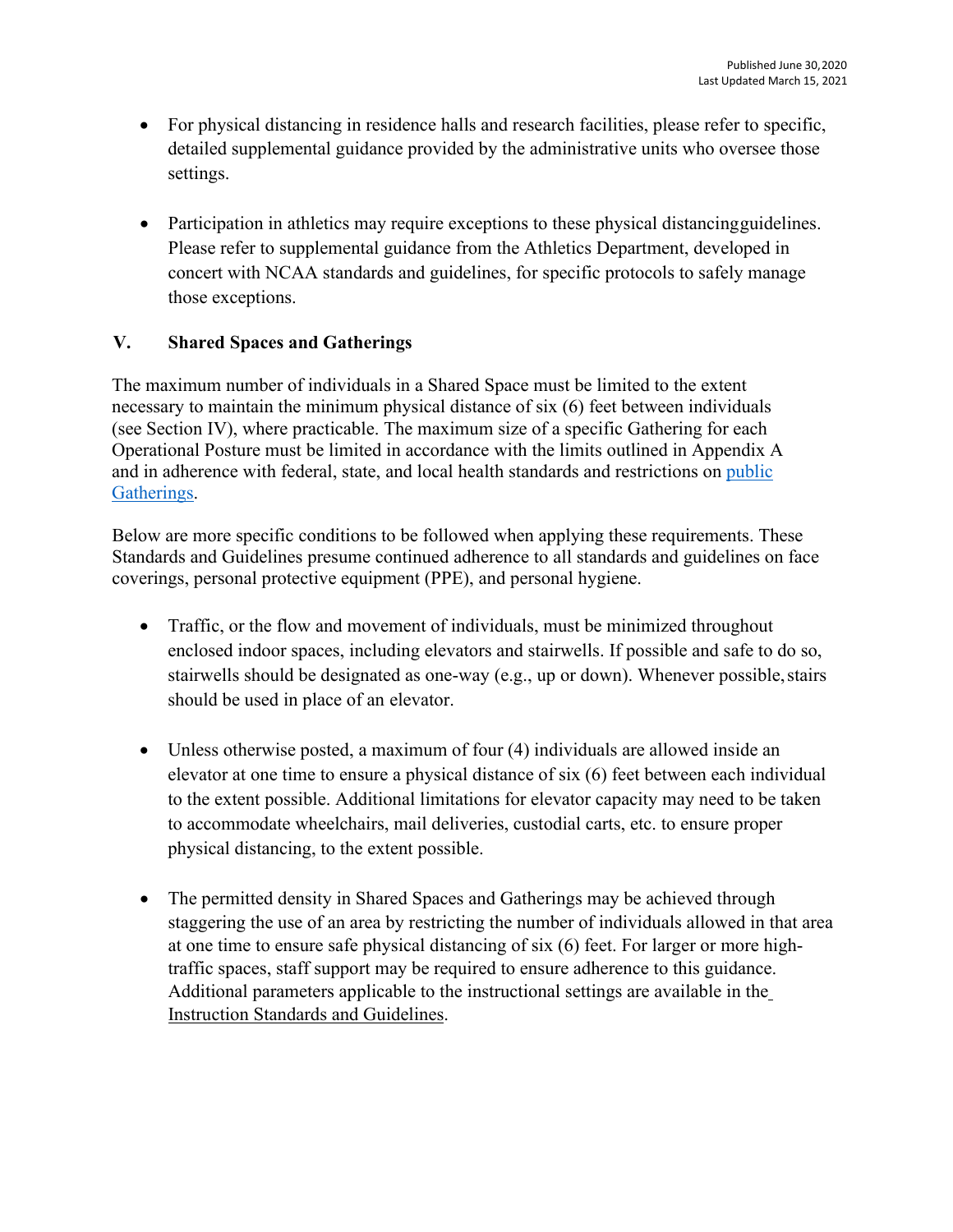- Chairs and desks must be marked as not for use, or removed from classrooms, conference and waiting rooms, and other Shared Spaces, to the extent needed to ensure proper physical distancing of six (6) feet between individuals. Additionally, allowable occupancy levels must be identified and posted for those spaces, in adherence to these guidelines, in order to control workflow and/or establish maximum attendance.
- Signage must be placed at entrances of buildings, classrooms, etc. to help inform appropriate physical distancing of six (6) feet.
- Events, Gatherings, and meetings should be held remotely to the extent possible in accordance with the [Meetings, Conferences, Events, and Guests Standards and](https://www.policy.pitt.edu/sites/default/files/covid/Meetings%20Conferences%20Events%20and%20Guests_FINAL.pdf) Guidelines.
- Research spaces must be operated in compliance with these conditions, to the extent possible. For specific guidelines for research settings and scenarios, please refer to the research-specific guidance at [Pitt Research COVID-19 Updates and](https://www.svcresearch.pitt.edu/pitt-researchers/covid-19-updates-and-resources) Resources.
- Occupants of a space, including rooms in University Housing, must adhere to all building and room occupancy limits applicable to the area, as described in th[e](https://www.policy.pitt.edu/sites/default/files/covid/Buildings%20and%20occupancy%20FINAL.pdf) [Building Occupancy Standards and](https://www.policy.pitt.edu/sites/default/files/covid/Buildings%20and%20occupancy%20FINAL.pdf) Guidelines.

### **VI. Enhanced Cleaning**

As a community effort to mitigate and stop the spread of COVID-19, University members should continue to practice good personal hygiene as well as enhanced cleaning of University facilities, including housing, classrooms, and offices by University facilities management and custodial staff.

The conditions outlined below are the University's requirements for enhanced cleaning measures. These Standards and Guidelines presume continued adherence to all Standards and Guidelines on face coverings, personal protective equipment (PPE), and personal hygiene.

- High-touch surfaces (e.g., desks, doorknobs, keyboards, elevator buttons, railings) and common areas must be disinfected and sanitized multiple times per day.
- Cleaning, sanitizing, and disinfecting products designated by the [U.S. Environmental](https://www.epa.gov/pesticide-registration/list-n-disinfectants-use-against-sars-cov-2-covid-19) [Protection Agency \(EPA\) for use against SARS-CoV-2](https://www.epa.gov/pesticide-registration/list-n-disinfectants-use-against-sars-cov-2-covid-19) must be used.
- University members are responsible for cleaning/disinfecting high-touch surfaces in their assigned work areas and Shared Spaces, such as break rooms and lunch areas, before and after use. Additionally, University members should wipe down their own desk, chair, and/or podium for instruction as they enter the classroom. Appropriate cleaning materials will be provided within the classroom to do so.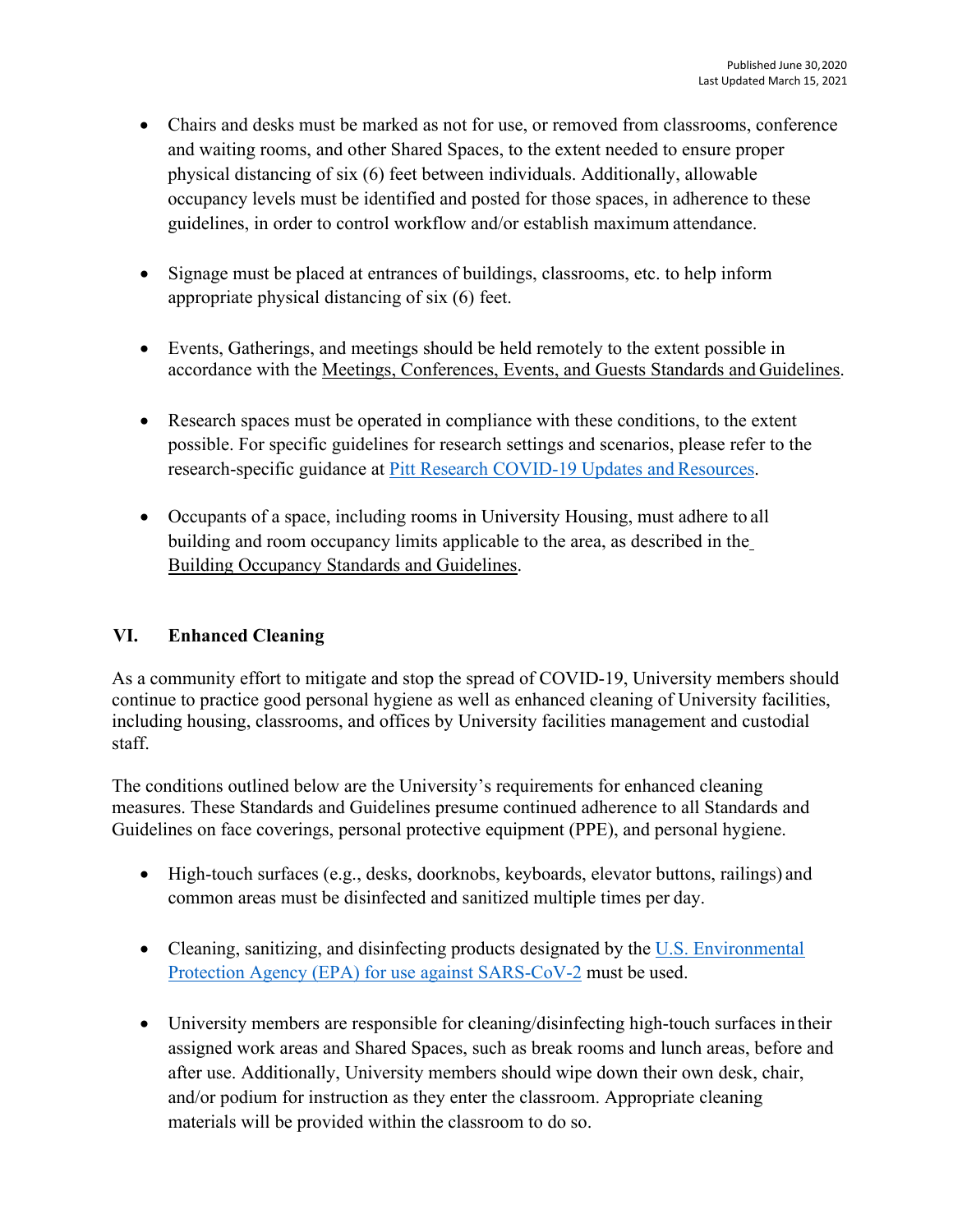- For additional cleaning and disinfection requirements in a laboratory setting, please refer to [Pitt Research COVID-19 Updates and](https://www.svcresearch.pitt.edu/pitt-researchers/covid-19-updates-and-resources) Resources.
- Additional details on cleaning and disinfection products and protocols can be found on the [University's Department of Environmental Health and Safety COVID-19Resources](https://www.ehs.pitt.edu/ehs-covid-19-resources) webpage.

## **VII. Interior Ventilation**

Proper airflow through enclosed spaces, such as classrooms and offices, adds an additional layer of mitigation to help stop the spread of COVID-19 among individuals in a Shared Space.

The conditions outlined below are the University's requirements for enhanced interior ventilation measures. These Standards and Guidelines presume continued adherence to all Standards and Guidelines on face coverings, personal protective equipment (PPE), and personal hygiene.

- All shared rooms must have good air flow, where practicable. All ventilation and exhaust systems will be thoroughly cleaned and tested to ensure operation as designed and must be operating properly; circulation of outdoor air should be increased as much aspossible.
- The potential to modify existing ventilation systems to increase ventilation rates or the percentage of outdoor air that circulates into the system should be considered, where feasible.

### **VIII. Related Authorities**

[Centers for Disease Control and Prevention \(CDC\) Guidance: Symptoms of Coronavirus](https://www.cdc.gov/coronavirus/2019-ncov/symptoms-testing/symptoms.html) [Pennsylvania Department of Health COVID-19 guidance](https://www.health.pa.gov/topics/disease/coronavirus/Pages/Stop-the-Spread.aspx) [Pitt Research COVID-19 Updates and Resources](https://www.svcresearch.pitt.edu/pitt-researchers/covid-19-updates-and-resources) [Process to Reopen Pennsylvania](https://www.governor.pa.gov/process-to-reopen-pennsylvania/) [University's COVID-19 Operational Postures and Gating Criteria](http://www.coronavirus.pitt.edu/operational-postures) [University's COVID-19 Standards and Guidelines: Face Coverings, PPE, and Personal Hygiene](https://www.policy.pitt.edu/sites/default/files/covid/HCAG_PPE%2520and%2520Hygiene%2520Standards%2520and%2520Guidelines.pdf) [University's Department of Environmental Health and Safety Guidance and Use Case Scenarios](https://www.ehs.pitt.edu/sites/default/files/docs/COVID19-FaceCoveringsPPEGuidance.pdf) [for Face Coverings and PPE](https://www.ehs.pitt.edu/sites/default/files/docs/COVID19-FaceCoveringsPPEGuidance.pdf) [U.S. Environmental Protection Agency \(EPA\) disinfectants for use against SARS-CoV-2](https://www.epa.gov/pesticide-registration/list-n-disinfectants-use-against-sars-cov-2-covid-19)

# **IX. Contact Information and Public Accessibility**

This document is posted on the Office of Policy Development and Management's website and can be found at: [https://www.policy.pitt.edu/university-policies-and-procedures/covid-19](https://www.policy.pitt.edu/university-policies-and-procedures/covid-19-standards-and-guidelines) [standards-and-guidelines.](https://www.policy.pitt.edu/university-policies-and-procedures/covid-19-standards-and-guidelines) For questions related to this document, please contact: Resilience Steering Committee at [ResilienceSteeringCommittee@pitt.edu.](mailto:ResilienceSteeringCommittee@pitt.edu)